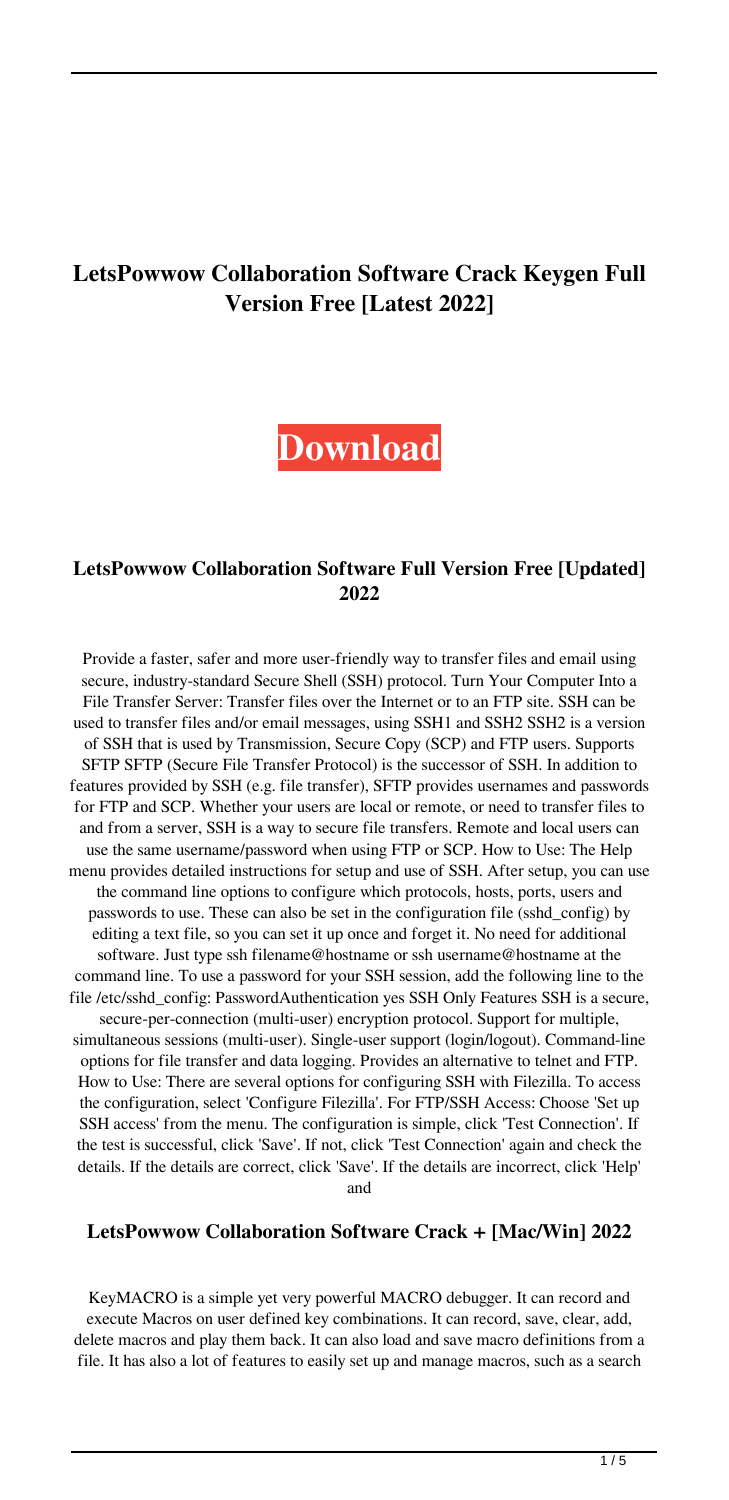function, automatic recording of keystrokes, file loading, filter macros, etc. It can be used to automate actions, solve user problems, save user time or just play around with macros. KeyMACRO is a small, easy to use, free, powerful and very useful debugger. Limitations: Mac OSX 10.3 Terms of use: View how to use KeyMACRO: Limitations: Mac OSX 10.3 Licence: Free for personal use. Please see Requirement: Mac OSX 10.3 KeyMACRO on Github: ============= v2.0 released (27-03-2010) - Support for Mac OSX 10.4 Tiger - Added a simple file template (template.template) which is used to generate new files - Added functionality to create new files using the new template (save as macro) - Added functionality to be able to play back macros saved (using save macro) - Made code more simple and easier to read - Added unbreakable tempate support (view all tempates) - Bug fixes - Cleaner code and better logic - Better readability - Windows version - Added support for Mac OSX 10.4 Tiger - Mac OSX 10.5 Leopard and Snow Leopard - Addition of Multi selection of macros - Addition of

editing (deleting) selected macros - Added Auto Run Macros based on the currently logged in user - Added auto Clear Macros - Added macro preferences - Bug fixes 81e310abbf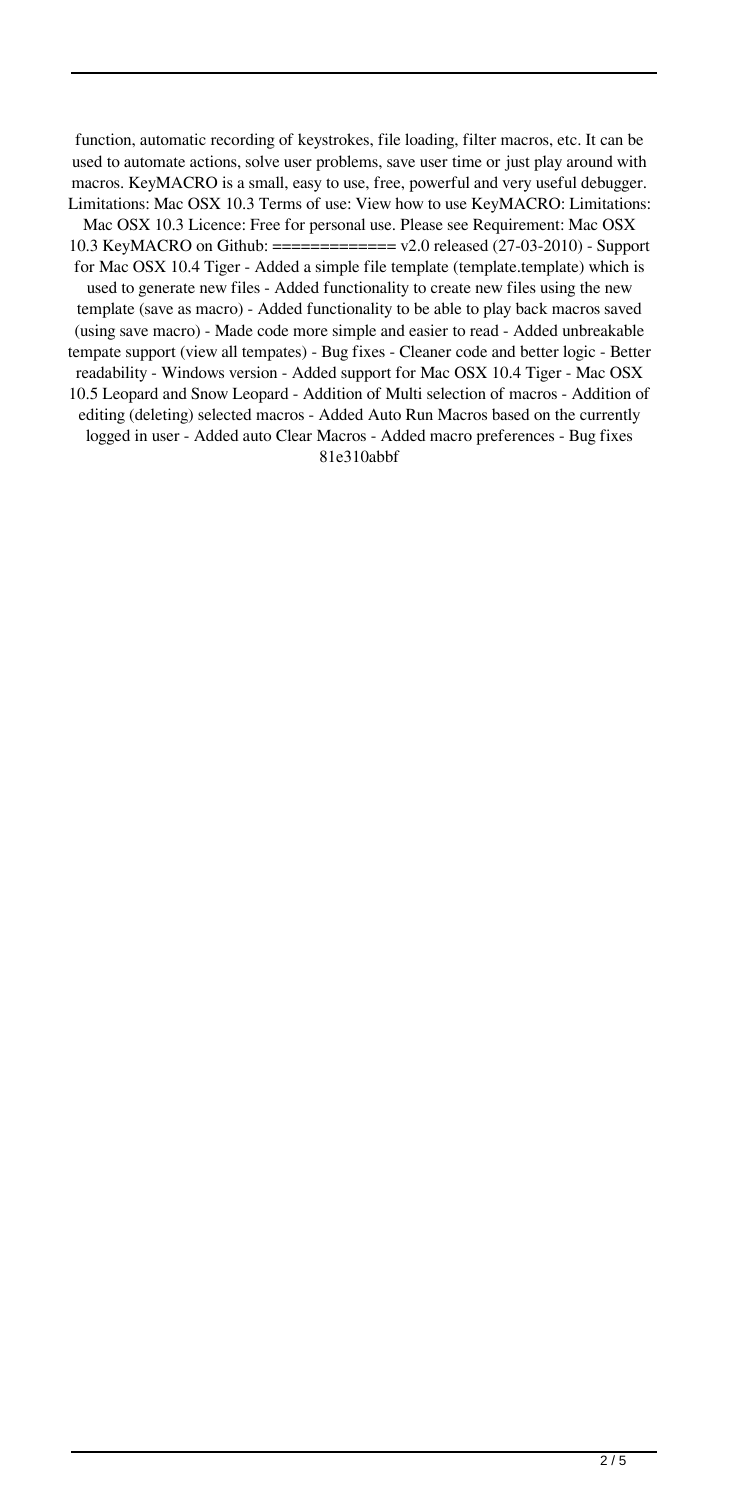## **LetsPowwow Collaboration Software**

Included is a fully customizable group calendar, real-time chat room, and file sharing tool with each user's name, photo, and status listed in their own calendar. LetsPowwow group calendar lets members connect their calendars with a private, password protected calendar that can be modified by any user. Each calendar can have its own set of rules that define who can add events and delete events and who can modify an event. With this feature, events can be defined to occur automatically or manually. Every calendar user's calendar is stored in a shared online archive to serve as a history of meetings and collaboration. LetsPowwow chat room lets members communicate in real-time. Messages can be typed, linked to calendar events, and recorded. Members can have their chat rooms accessed through their own calendar or public group calendars. When a user logs on for the first time, he or she is given a user name, which is displayed as their status in the group calendar. LetsPowwow chat rooms are secured through separate user codes, allowing multiple team members to participate simultaneously. Once a user logs on, he or she can search for other users or join public chat rooms using chat room names or user names. LetsPowwow file sharing lets team members access and collaborate on documents, spreadsheets, presentations, and drawings using their individual Web browsers. The same user names are displayed as each team member's status in the group calendar, in the chat rooms, and in the shared online archive. To access the chat room, a user simply clicks on a link that points to a different chat room for a different team member. Once a user logs on, he or she can search for other users or join public chat rooms using chat room names or user names. LetsPowwow file sharing lets team members access and collaborate on documents, spreadsheets, presentations, and drawings using their individual Web browsers. The same user names are displayed as each team member's status in the group calendar, in the chat rooms, and in the shared online archive. To access the chat room, a user simply clicks on a link that points to a different chat room for a different team member. To view documents, a user simply clicks on a link that points to the shared online archive. LetsPowwow collaboration software was designed to let you get things done. Although LetsPowwow Collaboration Software has all the features needed for collaboration, its

## **What's New In?**

LeapDesk is an invitation-only, site-wide conference room available for any project, event, or meeting on the Site. The Site community can search for available rooms, reserve them, and schedule them. LeapDesk allows users to simultaneously control a set number of connected Web-enabled devices. LeapDesk is a traditional conference room device with a difference: everyone in the room can view and listen to the person speaking. LeapDesk devices are not limited to Web browsers. LeapDesk and the embedded Web meeting software run on a variety of operating systems including Linux, Windows, and Mac OSX. Limitations: LeapDesk software is unavailable for MAC. LeapDesk software is available for MAC. You must have at least a 64 MB memory or more installed on your computer system to use LeapDesk software. Description: LeapDesk is a suite of tools designed to make it easy for groups to organize, present, share, and manage Web conferences and meetings on the Web. LeapDesk allows for live online meetings, with multiple participants at a time, and allows multiple simultaneous participants to view the Web conference. LeapDesk can also be used to present documents, software, and any other material on a Web-enabled screen, or provide the screen as an alternative to a TV, projector, or other presentation screen. It is commonly used in conjunction with Web conferencing software such as GoToMeeting, Skype, or WebEx. LeapDesk can also be used in conjunction with generic presentation software such as Adobe Connect, or a variety of other meeting software. Requirements: LeapDesk requires a Pentium or more, but supports a variety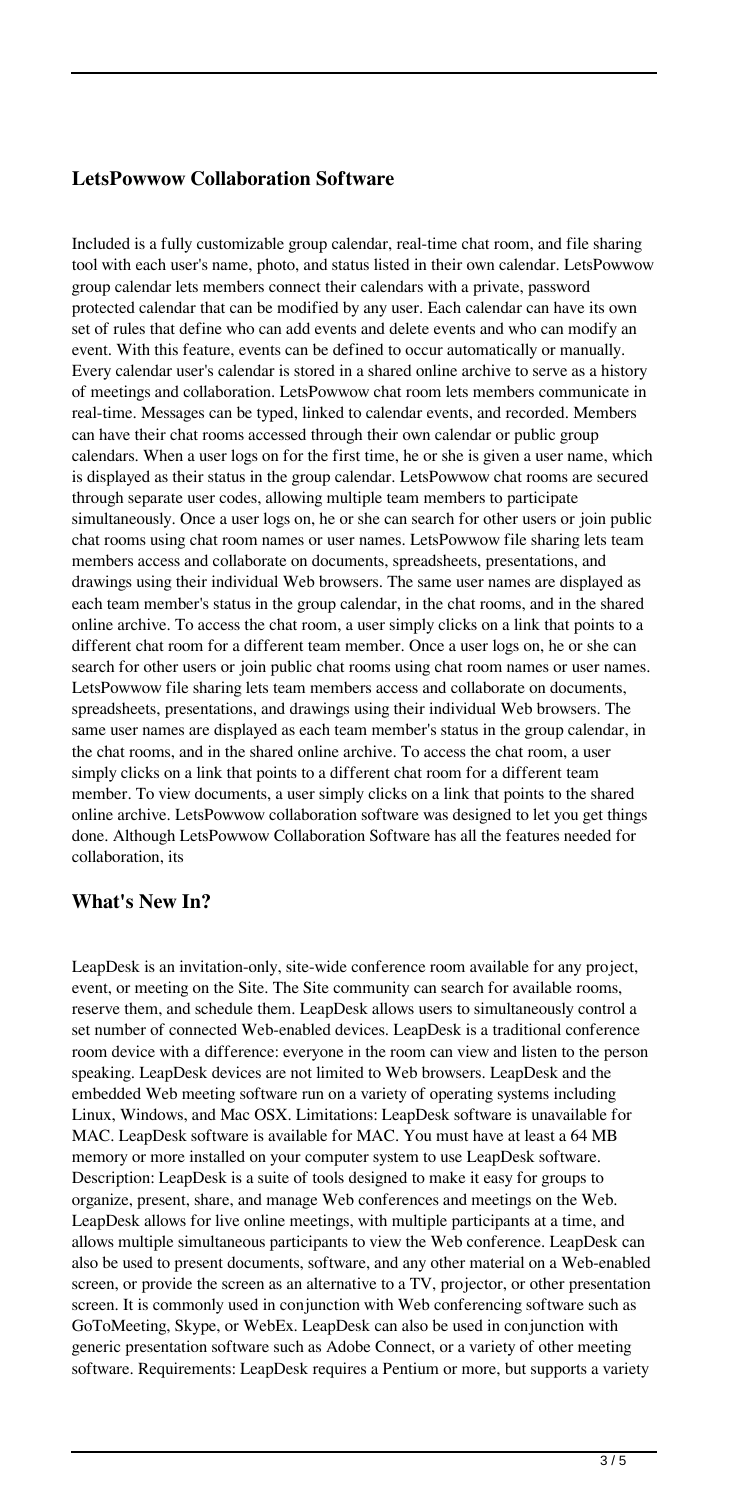of operating systems including Linux, Mac, and Windows operating systems. LeapDesk requires an AMD CPU with a single processor core, i.e. Dual Core or Quad Core, but supports a variety of operating systems including Linux, Mac, and Windows operating systems. LeapDesk is a freeware product and is the only product available to the public with the knowledge and capability of a LeapDesk room. LeapDesk requires a minimum of a 3.5GB of hard drive space, but LeapDesk uses a maximum of a minimum 5GB of hard drive space. Description: LeapDesktop is a site-wide conference room available to Site users for any project, event, or meeting on the Site. A LeapDesktop room can be easily created on the Site using the Site administration tools, which allows the room to be administered by Project Managers, the company's business development staff, and any business development leads within the organization. A LeapDesktop room is a traditional conference room, designed to be used by a single organization, but with a variation that lets every member of that organization to view and hear the presenter at the same time. Like the other Conference Room tools, a LeapDesktop room can be used to present documents, software, and any other material on a Web-enabled screen,